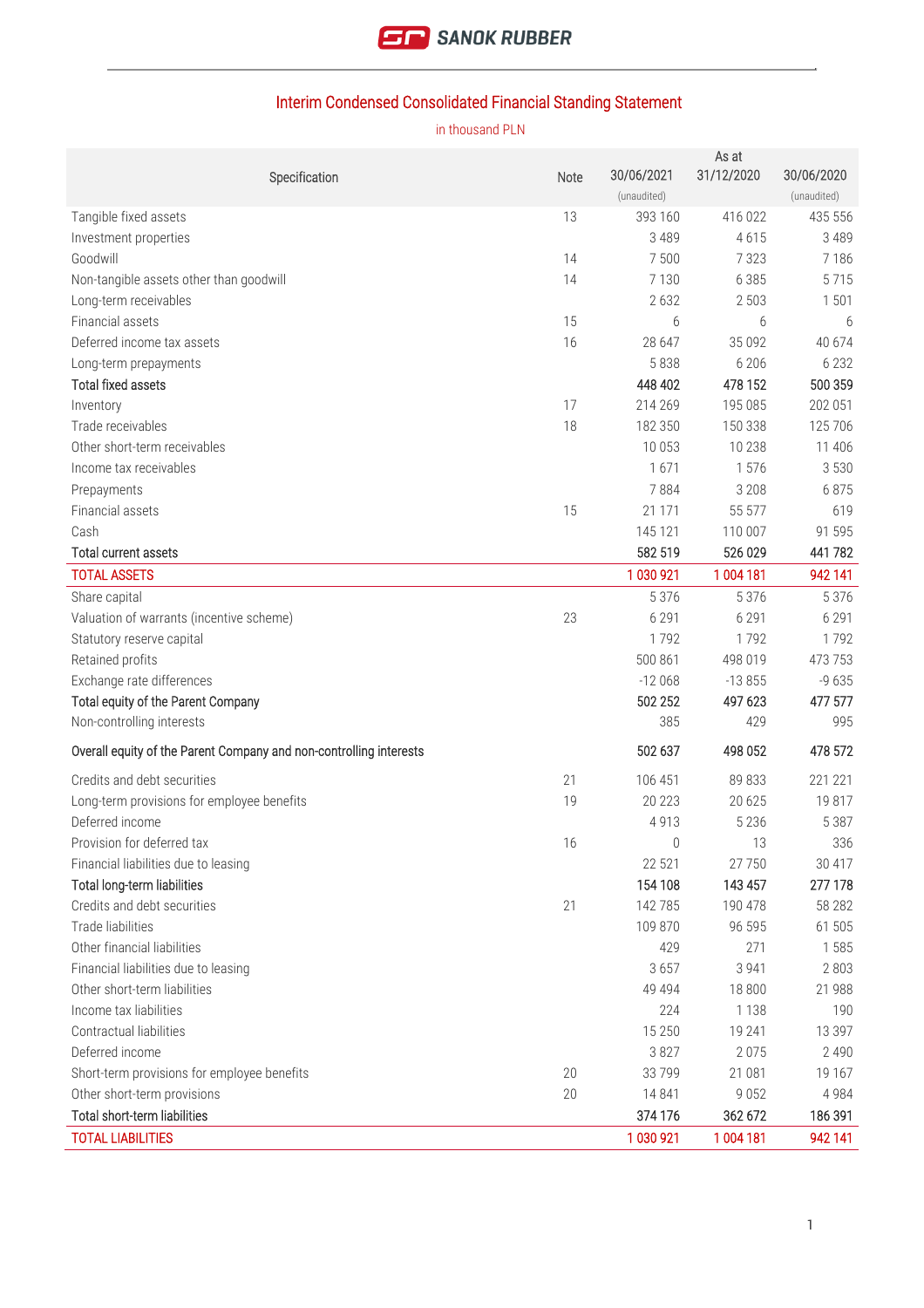

## Interim Condensed Consolidated Profit and Loss Account

|                                                                                                                | 01/04/2021  | 01/01/2021  | 01/04/2020  | 01/01/2020  |
|----------------------------------------------------------------------------------------------------------------|-------------|-------------|-------------|-------------|
| Specification                                                                                                  | 30/06/2021  | 30/06/2021  | 30/06/2020  | 30/06/2020  |
|                                                                                                                | (unaudited) | (unaudited) | (unaudited) | (unaudited) |
| Sales revenues                                                                                                 | 301 091     | 604 170     | 181 079     | 440 887     |
| Prime costs of the sale                                                                                        | 242 388     | 488 437     | 146 812     | 366 600     |
| Gross profit (loss) on sales                                                                                   | 58 703      | 115733      | 34 267      | 74 287      |
| Selling costs                                                                                                  | 9 3 7 7     | 17806       | 6 3 1 7     | 13 506      |
| General and administrative costs                                                                               | 30 092      | 59 185      | 41 518      | 66 680      |
| Other operating revenues                                                                                       | 1 2 8 7     | 5940        | 9862        | 14 9 38     |
| Other operating expenses                                                                                       | 2 2 7 8     | 4841        | 149         | 1 0 0 2     |
| Profit/loss on operating activity                                                                              | 18 2 43     | 39 841      | $-3855$     | 8 0 3 7     |
| Loss (gain) due to impairment (reversal of losses) on trade and other<br>receivables in accordance with IFRS 9 | $-301$      | $-403$      | 388         | 523         |
| Financial revenues                                                                                             | 1 1 9 4     | 2 5 0 2     | 164         | 859         |
| Financial expenses                                                                                             | 802         | 2 3 6 1     | 836         | 6 1 0 6     |
| Gross profit/loss (before taxation)                                                                            | 18 3 34     | 39 579      | $-4139$     | 3 3 1 3     |
| Income tax                                                                                                     | 4 3 6 2     | 9 0 7 1     | $-6054$     | $-7603$     |
| Net result                                                                                                     | 13 972      | 30 508      | 1915        | 10916       |
| attributable to:                                                                                               |             |             |             |             |
| shareholders of the parent company                                                                             | 13833       | 30 255      | 1826        | 10726       |
| non-controlling shareholders                                                                                   | 139         | 253         | 89          | 190         |
|                                                                                                                |             |             |             |             |
| Weighted average number of shares                                                                              |             | 26 881 922  |             | 26 881 922  |
| Earnings per share                                                                                             |             | 1,13        |             | 0,40        |
| Diluted weighted average shares                                                                                |             | 27 509 164  |             | 27 509 164  |
| Diluted earnings per share                                                                                     |             | 1,10        |             | 0,39        |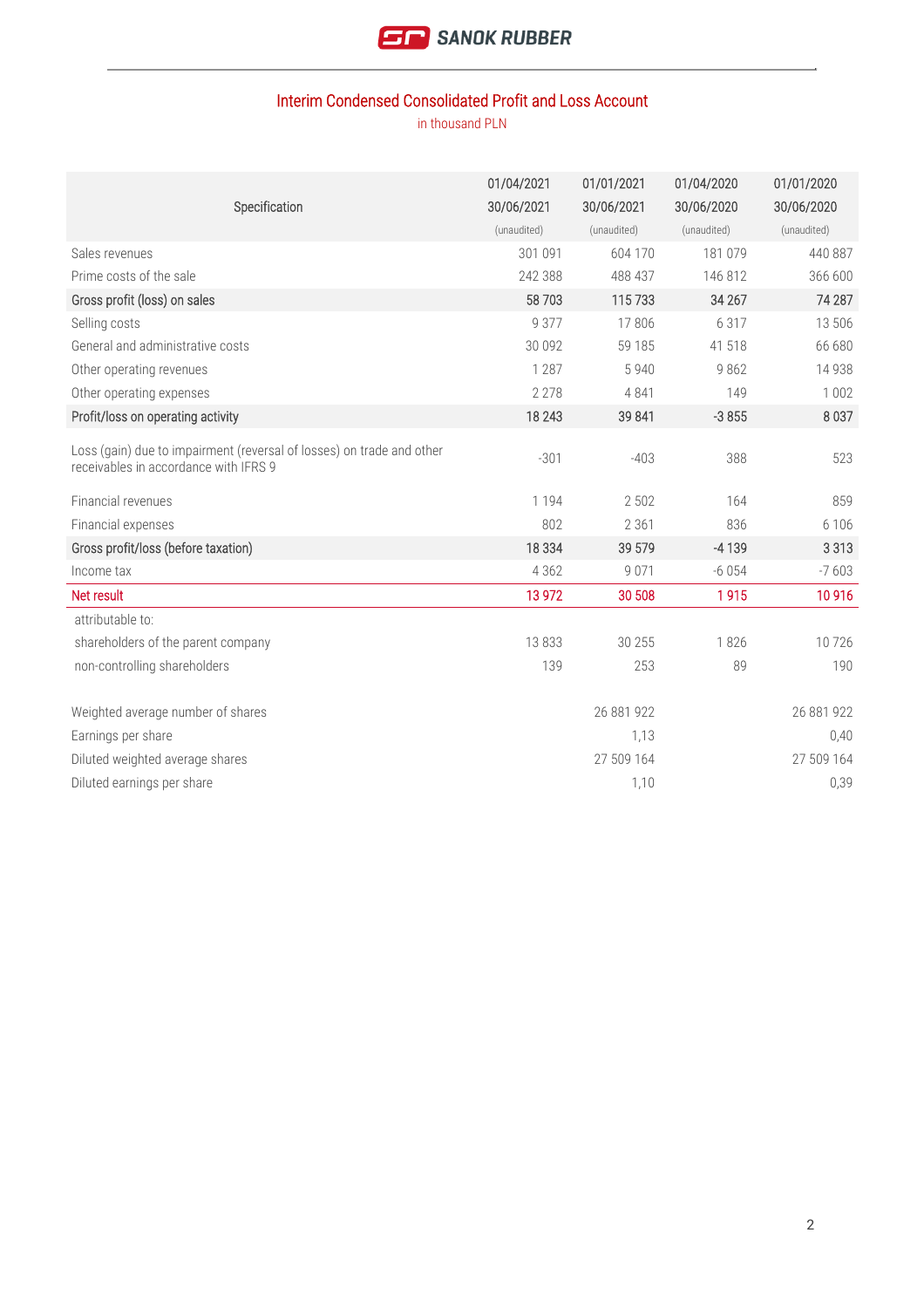

## Interim Condensed Consolidated Cash Flow Statement

|                                                                   |             | For the period from 01/01 to 30/06 |  |  |
|-------------------------------------------------------------------|-------------|------------------------------------|--|--|
| Specification                                                     | (unaudited) |                                    |  |  |
|                                                                   | 2021        | 2020                               |  |  |
| Net profit                                                        | 30 508      | 10916                              |  |  |
| Total adjustments for:                                            | 17077       | 46 741                             |  |  |
| Depreciation                                                      | 31 281      | 29 972                             |  |  |
| Net foreign exchange rate profit and loss                         | $-5523$     | 13 931                             |  |  |
| Net interest and dividends                                        | 1471        | 1610                               |  |  |
| Income tax on profit before tax                                   | 2607        | 693                                |  |  |
| Profit (loss) on investment activities                            | $-56$       | 951                                |  |  |
| Change in provisions                                              | 18 092      | $-321$                             |  |  |
| Change in inventory                                               | $-19184$    | 5075                               |  |  |
| Change in receivables                                             | $-31963$    | 33 233                             |  |  |
| Change in liabilities                                             | 13 4 42     | $-20406$                           |  |  |
| Change in prepayments and deferred income                         | 3 5 6 6     | $-11792$                           |  |  |
| Other adjustments                                                 | 7035        | $-4839$                            |  |  |
| Income tax paid                                                   | $-3691$     | $-1366$                            |  |  |
| Net cash flows from operating activity                            | 47 585      | 57 657                             |  |  |
| Inflows from sale of fixed assets and intangible and legal assets | 234         | 153                                |  |  |
| Purchase of fixed assets and intangible and legal assets          | $-15941$    | $-32479$                           |  |  |
| Other investment cash flows                                       | 32 200      | $-9894$                            |  |  |
| Net cash flows from investing activities                          | 16 493      | $-42220$                           |  |  |
| Change in the balance of credits                                  | 0           | 57 001                             |  |  |
| Loans repayment                                                   | $-26012$    | $-57410$                           |  |  |
| Paid interest                                                     | $-1471$     | $-1610$                            |  |  |
| Financial expenditure on lease                                    | $-2034$     | $-940$                             |  |  |
| Other revenues/expenses                                           | 557         | $-623$                             |  |  |
| Net cash flows from financing activity                            | $-28960$    | $-3582$                            |  |  |
| Change in cash and cash equivalents                               | 35 1 18     | 11 855                             |  |  |
| Net exchange differences in cash and cash equivalents             | $-4$        | 13                                 |  |  |
| Opening balance of cash                                           | 110 007     | 79727                              |  |  |
| Net change in cash                                                | 35 1 14     | 11868                              |  |  |
| Closing balance of cash                                           | 145 121     | 91 595                             |  |  |
| including of limited disposability                                | 151         | 220                                |  |  |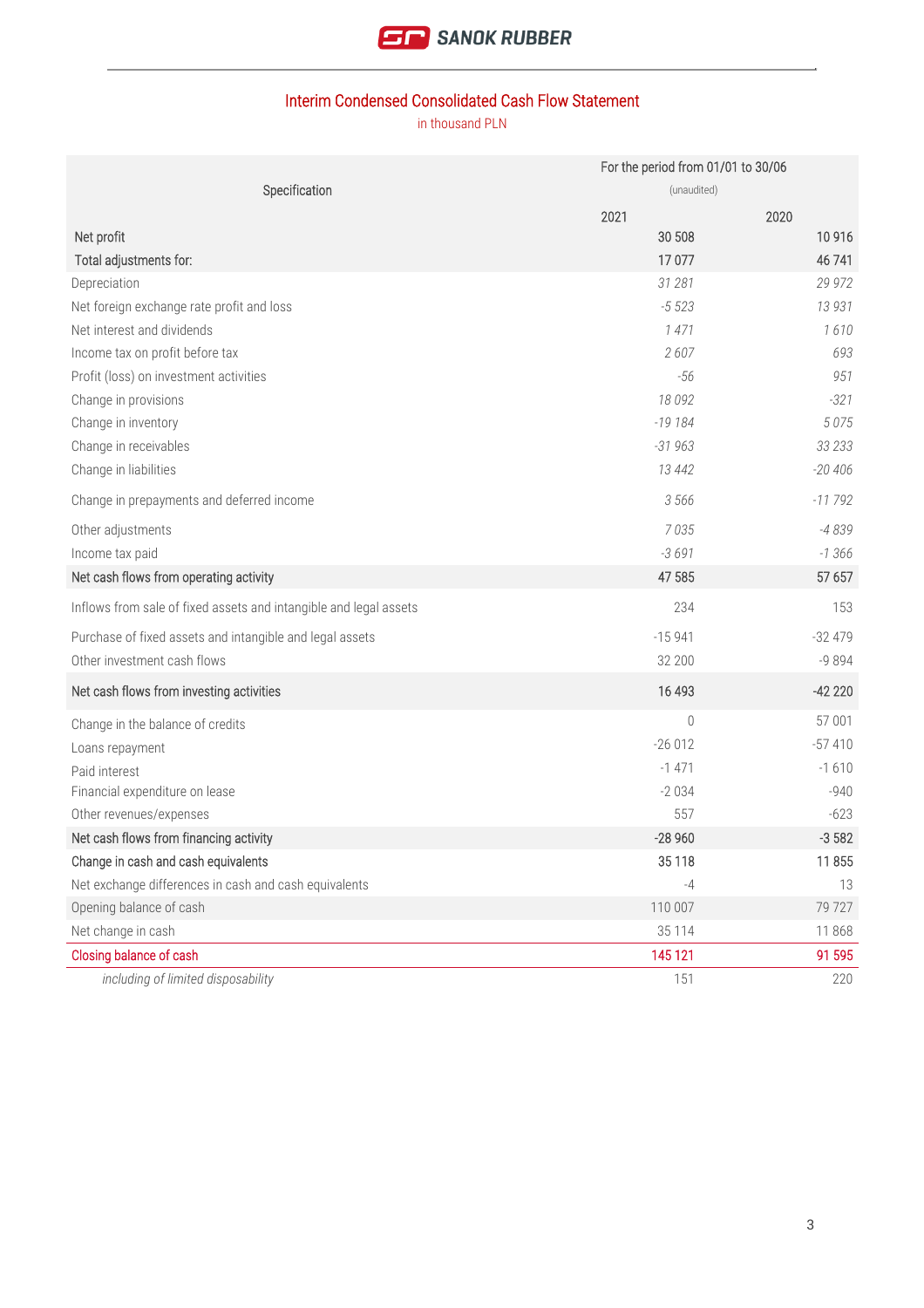

# Interim Condensed Financial Standing Statement of SANOK RC SA

|                                                          | As at              |                    |                   |
|----------------------------------------------------------|--------------------|--------------------|-------------------|
|                                                          | 30.06.2021         | 31.12.2020         | 30.06.2020        |
|                                                          | (unaudited)        |                    | (unaudited)       |
| Tangible fixed assets                                    | 312731             | 330 112            | 345 151           |
| Intangible assets                                        | 5694               | 4801               | 4 1 9 6           |
| Other long-term accounts receivable                      | 2 6 3 2            | 2 5 0 3            | 1501              |
| Shares                                                   | 40 841             | 24 9 9 0           | 24 990            |
| Financial assets                                         | 138 883            | 139 422            | 117 059           |
| Deferred income tax assets                               | 23706              | 30705              | 36 345            |
| Long-term active prepayments and accrued income          | 2 1 1 1            | 1957               | 1694              |
| <b>Total fixed assets</b>                                | 526 598            | 534 490            | 530 937           |
| <b>Stocks</b>                                            | 126 400            | 105 999            | 118 447           |
| Trade accounts receivable                                | 150 457            | 126 923            | 99 886            |
| Other short-term accounts receivable                     | 8834               | 5974               | 7883              |
| Active prepayments and accrued income                    | 4024               | 2047               | 4044              |
| Financial assets                                         | 22 271             | 58 134             | 21 238            |
| Cash and cash equivalents                                | 121 959            | 99 610             | 75 257            |
| Total current assets                                     | 433 945            | 398 687            | 326 755           |
| <b>TOTAL ASSETS</b>                                      | 960 543            | 933 177            | 857 691           |
| Share capital                                            | 5 3 7 6            | 5 3 7 6            | 5 3 7 6           |
| Reserve funds                                            | 1792               | 1792               | 1792              |
| Capital from the valuation of warrants                   | 6 2 9 1            | 6 2 9 1            | 6 2 9 1           |
| Retained profit                                          | 531 088            | 520 507            | 501749            |
| Total shareholders' equity                               | 544 547            | 533 966            | 515 208           |
| Credits                                                  | 96 735             | 84318              | 208 979           |
| <b>Financial liabilities</b>                             | 12670              | 12765              | 12 2 3 5          |
| Provisions                                               | 20 215             | 21 061             | 23 090            |
| Income from future periods                               | 34                 | 24                 | $\bigcap$         |
| <b>Total long-term liabilities</b>                       | 129 654            | 118 169            | 244 304           |
| Credits and debt securities                              | 129 848            | 157 443            | 26 490            |
| Trade liabilities                                        | 77 005             | 63 971             | 35 203            |
| <b>Financial liabilities</b>                             | 2 1 5 8            | 2 2 2 7            | 1716              |
| Other short-term liabilities                             | 37 27 2            | 12418              | 9312              |
| Income tax liabilities                                   | $\Omega$           | 1 1 2 0            | $\bigcirc$        |
|                                                          |                    |                    |                   |
| Liabilities related to the contract                      | 3 566              | 3683               | 3509              |
| Income from future periods                               | 264                | $\overline{2}$     | 254               |
| Provisions                                               | 36 229             | 40 179             | 21 695            |
| Total short-term liabilities<br><b>TOTAL LIABILITIES</b> | 286 342<br>960 543 | 281 043<br>933 177 | 98 179<br>857 691 |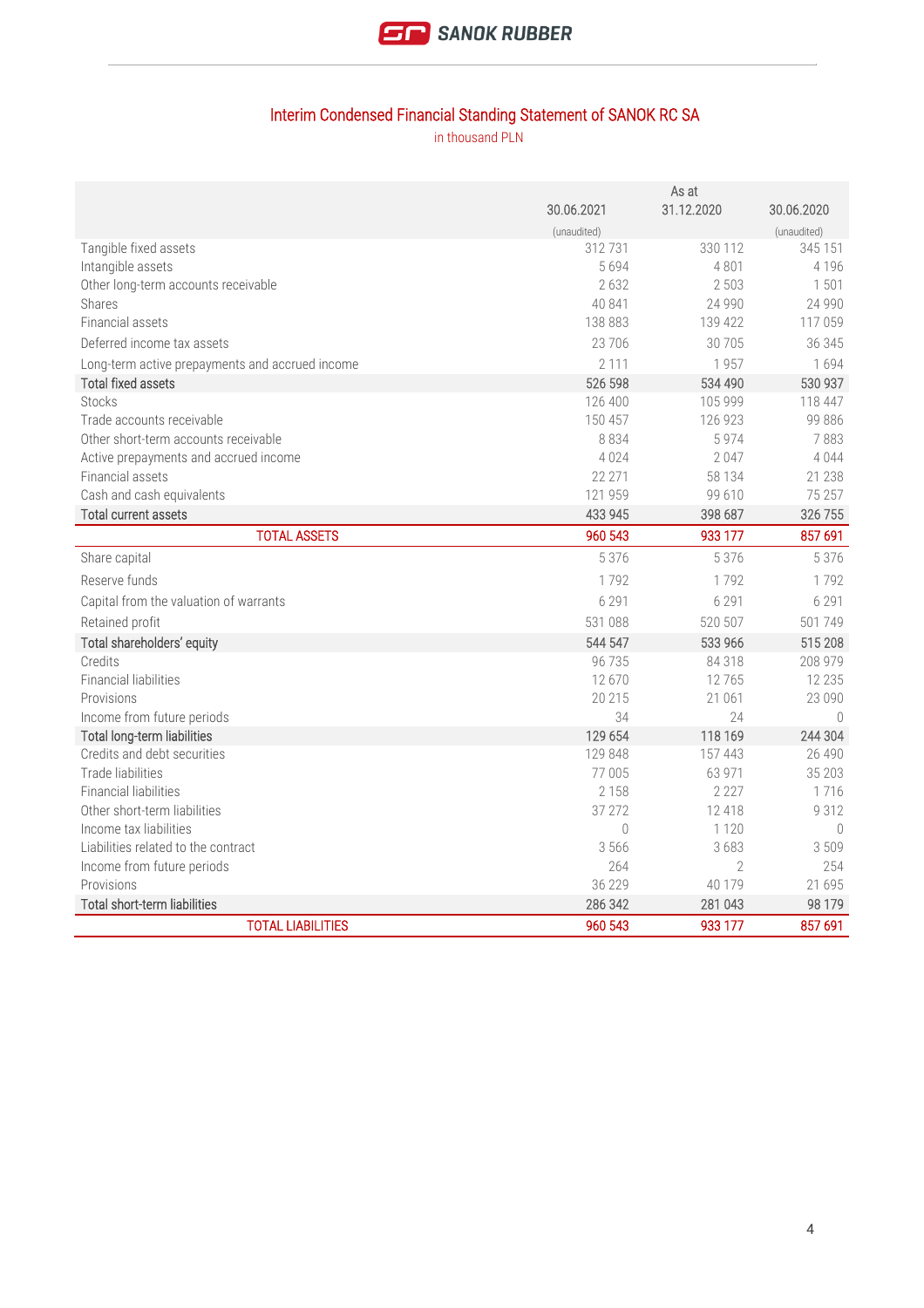

### Interim Condensed Profit and Loss Account of SANOK RC SA

|                                                                           | 01.04.2021<br>30.06.2021 | 01.01.2021<br>30.06.2021 | 01.04.2020<br>30.06.2020 | 01.01.2020<br>30.06.2020 |
|---------------------------------------------------------------------------|--------------------------|--------------------------|--------------------------|--------------------------|
|                                                                           | (unaudited)              | (unaudited)              | (unaudited)              | (unaudited)              |
| Sales revenue                                                             | 204 035                  | 419 385                  | 113 564                  | 300 898                  |
| Cost of sales                                                             | 168 766                  | 343 120                  | 88 230                   | 244 873                  |
| Gross profit on sales                                                     | 35 26 9                  | 76 265                   | 25 3 34                  | 56 025                   |
| Selling cost                                                              | 3 2 1 3                  | 6 3 9 4                  | 1705                     | 3851                     |
| General and administrative expenses                                       | 15789                    | 31 082                   | 29 312                   | 41 674                   |
| Core business result                                                      | 16 268                   | 38789                    | $-5683$                  | 10 500                   |
| Other operating income                                                    | 490                      | 4 1 0 0                  | 6899                     | 7 0 0 2                  |
| Other operating expenses                                                  | 121                      | 617                      | 135                      | 938                      |
| Operating result                                                          | 16 637                   | 42 27 2                  | 1 0 8 0                  | 16 564                   |
| Losses on write-downs / gains on reversals of write-downs under<br>IFRS 9 | $-791$                   | $-378$                   | 138                      | 141                      |
| Interest income                                                           | 1611                     | 3 1 3 4                  | 1545                     | 3 2 5 5                  |
| Financial income                                                          | 3 1 5 5                  | 3795                     | 444                      | 843                      |
| Financial expenses                                                        | 976                      | 2625                     | 561                      | 4 9 8 6                  |
| Pre-tax profit                                                            | 21 218                   | 46 954                   | 2 3 7 1                  | 15 5 35                  |
| Income tax                                                                | 4 0 0 4                  | 8764                     | $-6444$                  | $-7994$                  |
| current                                                                   | $-771$                   | 1657                     | 765                      | $\Omega$                 |
| deferred                                                                  | 1 2 2 2                  | $-879$                   | $-491$                   | $-95$                    |
| deferred (activities in Polish Investment Zone)                           | 3 5 5 3                  | 7986                     | $-6718$                  | $-7898$                  |
| Net profit                                                                | 17 214                   | 38 190                   | 8815                     | 23 5 29                  |
| Weighted-average number of shares                                         |                          | 26 881 922               |                          | 26 881 922               |
| Earnings per share                                                        |                          | 1,42                     |                          | 0,88                     |
| Weighted-average diluted number of shares                                 |                          | 27 509 164               |                          | 27509164                 |
| Diluted earnings per share                                                |                          | 1,39                     |                          | 0,86                     |